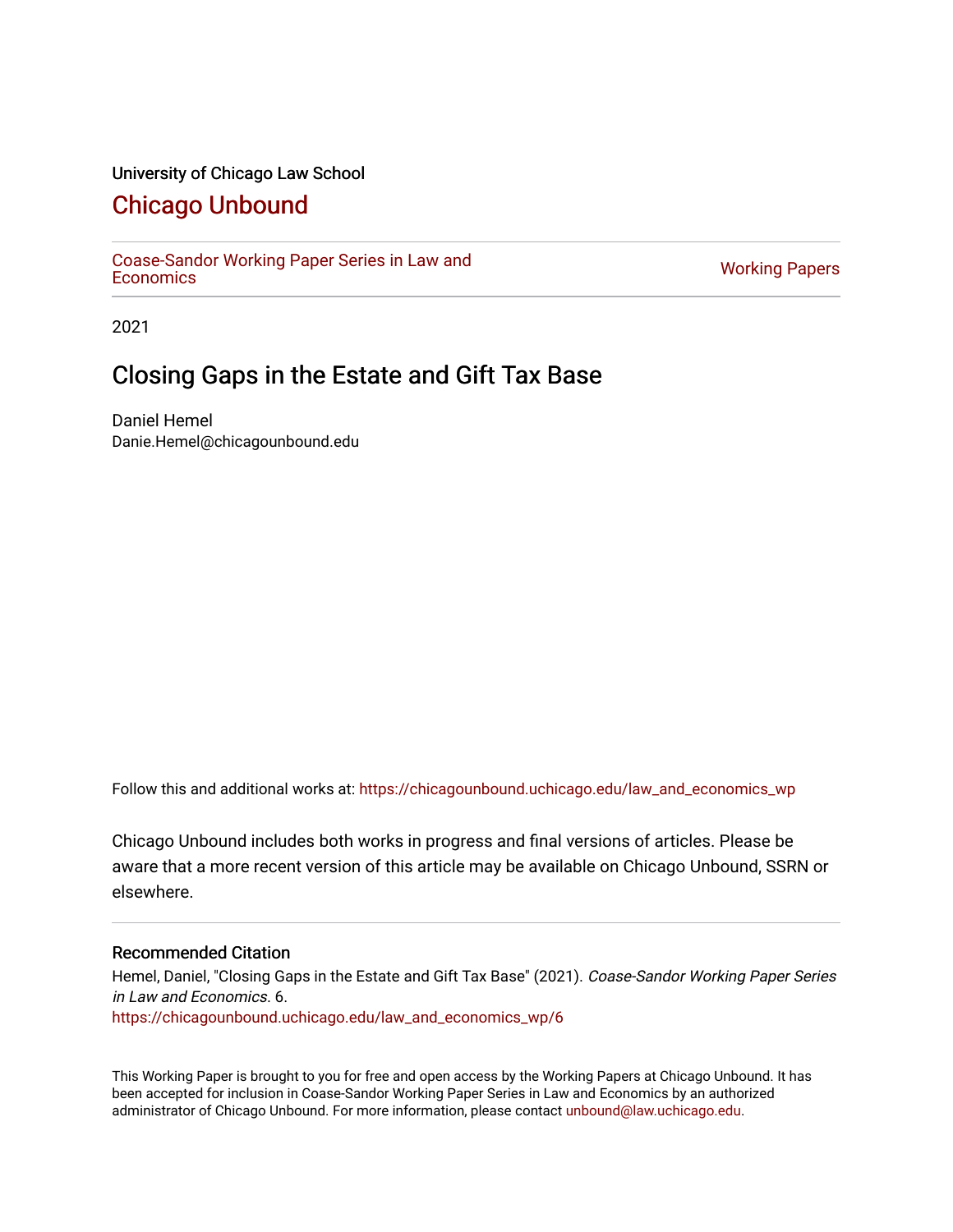## **Closing Gaps in the Estate and Gift Tax Base**

Daniel Hemel\* and Robert Lord\*\* August 13, 2021

## **SUMMARY**

Three transfer tax minimization mechanisms—zeroed-out grantor retained annuity trusts (GRATs), intentionally defective grantor trusts (IDGTs), and family-controlled entities with steep valuation discounts—significantly shrink the federal estate and gift tax base. This white paper explains how Congress can close all three loopholes. We estimate that these actions—along with complementary base-protecting and base-expanding proposals—would raise more than \$65 billion over the fiscal year 2022 to fiscal year 2031 window (and possibly much more than \$65 billion). They also would enhance the progressivity of the federal tax system and bolster the longterm revenue-raising capacity of the estate and gift taxes.

A separate white paper addresses reforms to the generation-skipping transfer (GST) tax, which exists to secure the estate and gift tax base and to check the growth of extraordinary fortunes in perpetual-life "dynasty trusts." Gaps in current law have allowed trillions of dollars to accumulate in dynasty trusts, potentially escaping federal transfer tax forever. The combination of reforms proposed here and in the accompanying white paper would enable the federal wealth transfer taxes to raise significantly more revenue in the short and long term while also curbing the continuing concentration of American wealth.

To summarize key conclusions:

- Congress should repeal section 2702(b)(1), the provision that enables high-net-worth individuals to achieve extraordinary transfer tax savings via GRATs;
- Congress should harmonize the income tax and transfer tax treatment of IDGTs, preferably by treating these trusts as nongrantor trusts for income tax purposes;
- Congress should limit lack-of-marketability discounts and eliminate lack-of-control discounts with respect to transfers of interests in family-controlled entities; and
- Congress should supplement these three reforms with additional base-protecting and base-broadening measures: shifting to a tax-inclusive base for gift taxes; limiting the gift tax annual exclusion for transfers in trust; and expanding the requirement of consistency in value for transfer and income tax purposes.

All of these steps remain relevant—and in some respects, even more urgent—if Congress enacts the Biden-Harris administration's capital income tax reform proposal, which would limit the tax-free step-up in basis at death to the first \$1 million of unrealized gains (\$2 million per

<sup>\*</sup> Professor of Law, University of Chicago Law School; Visiting Professor of Law, New York University School of Law. \*\* Tax Counsel, Americans for Tax Fairness; Associate Fellow, Institute for Policy Studies. This white paper is based on a memorandum prepared by the authors for Americans for Tax Fairness.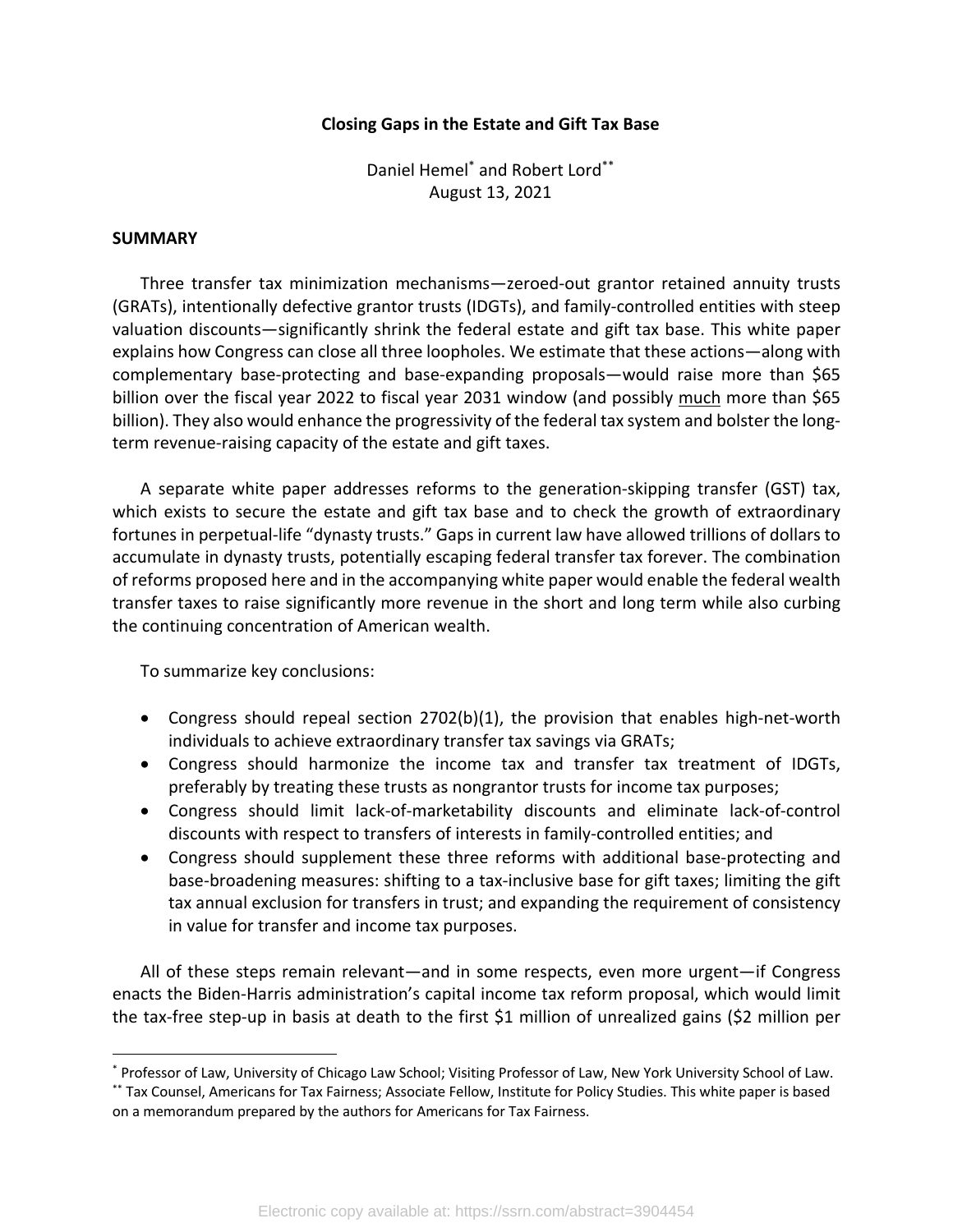couple). Unless Congress secures the estate and gift tax base, high-net-worth taxpayers will respond to stepped-up basis reform by exploiting transfer-tax loopholes even more aggressively. For this reason, estate and gift tax loophole closers and stepped-up basis reform should be considered complements, not substitutes. Together, the Biden-Harris administration's capital income tax reforms and the proposals outlined in these two white papers would help to ensure that very large fortunes face federal tax at least once per generation.

## **I. GRANTOR-RETAINED ANNUITY TRUSTS**

## **A. Current Law and Reason for Change**

When a grantor makes a transfer to an irrevocable trust, section 2702 allows the grantor to calculate the taxable gift amount by subtracting the value of any "qualified interest." Under section 2702(b)(1), "qualified interest" includes a term annuity retained by the grantor. The value of the retained annuity is calculated using the section 7520 rate (i.e., 120 percent of the federal midterm rate). These provisions have given rise to a highly effective transfer tax minimization strategy, known as a zeroed-out GRAT or "Walton GRAT." (The latter name comes from the case of *Walton v. Commissioner*, <sup>1</sup> in which the Tax Court rejected an IRS challenge to the Walton family's use of the strategy.)

To see how a zeroed-out GRAT can achieve significant transfer tax savings under current law, consider the following scenario: A taxpayer transfers \$100 million to an irrevocable trust and retains a two-year term annuity entitling her to annual payments of \$50.9 million. Based on the section 7520 rate in effect as of August 2021 (1.2 percent), the taxpayer's taxable gift would be zero, because the value of the two-year term annuity would be \$100 million (thus zeroing out the amount of the gift).<sup>2</sup> If assets in the trust grow faster than 1.2 percent per year over the next two years, the GRAT will have assets left over at the end of the two-year period, and those assets will pass to the grantor's beneficiaries free of any transfer tax. If assets in the trust grow slower than 0.6 percent per year, the GRAT will be unable to make its final payment and will "fail," with no estate or gift tax consequences. Zeroed-out GRATs thus allow taxpayers to make a "heads I win, tails we tie" bet with the IRS. $3$ 

There is no limit to the number of zeroed-out GRATs a taxpayer may establish. Thus, in economic terms, the zeroed-out GRAT strategy allows a taxpayer to sell assets to her descendants repeatedly, with the purchase price paid exclusively from the assets themselves. When the assets substantially appreciate, the appreciation flows to the descendants. When they don't, the taxpayer takes the loss. Eventually, the bulk of the taxpayer's wealth is shifted to her descendants, with no gift tax paid.

 $1$  115 T.C. 589 (2000).

<sup>&</sup>lt;sup>2</sup> See Rev. Rul. 2021-14, 2021-14 I.R.B. 982; Internal Revenue Service, Publication 1457, Actuarial Valuations: Version 3A, § 3 tbl.B (2009), https://www.irs.gov/pub/irs-tege/sec\_3\_table\_b\_2009.xls.

<sup>&</sup>lt;sup>3</sup> See Daniel Hemel & Bob Lord, Beyond Lucrative: Jeffrey Epstein's Tax Avoidance Assistance Business, Inequality.org (Feb. 16, 2021), https://inequality.org/research/jeffrey-epstein-tax-avoidance.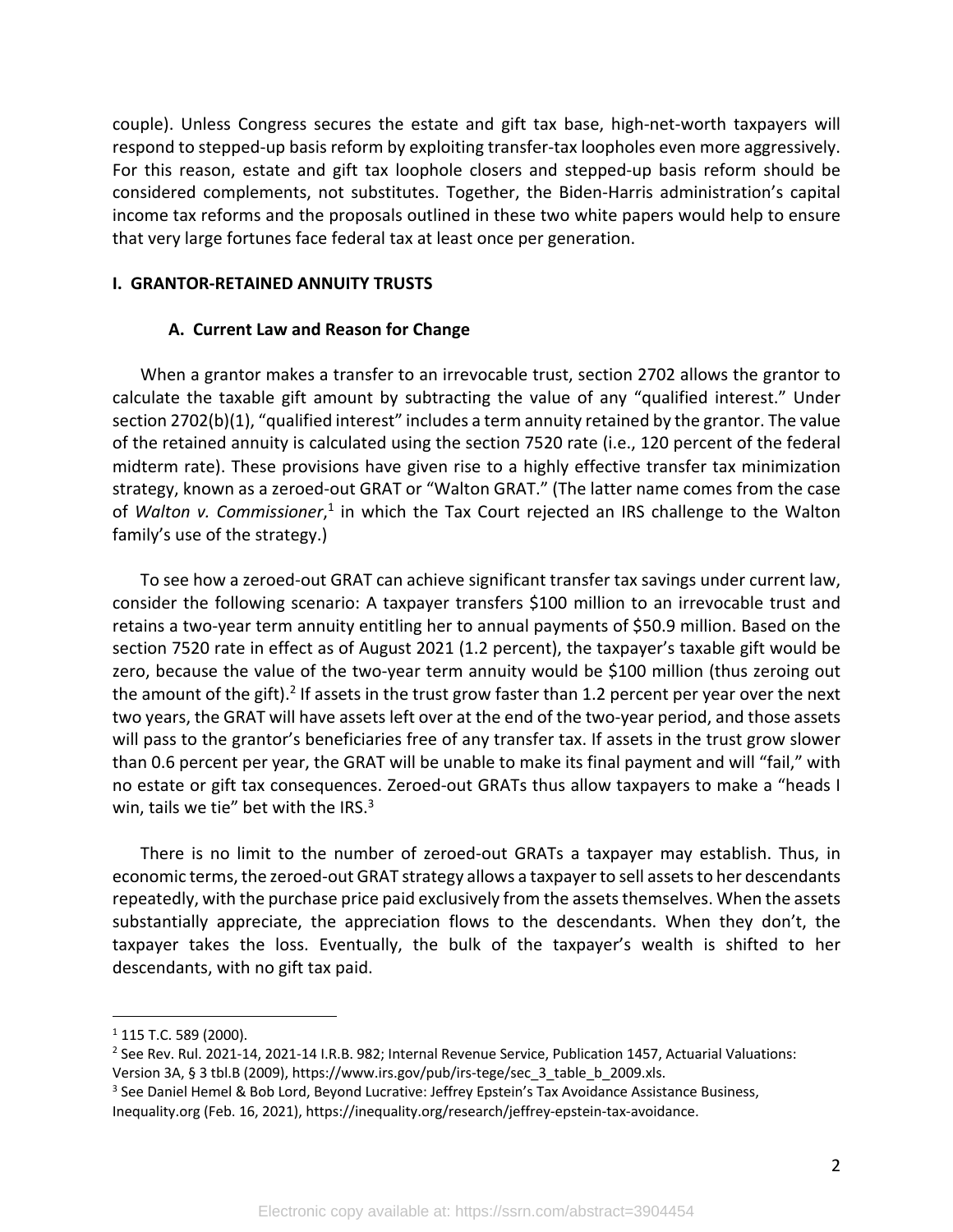GRATs give rise to tax consequences that are divorced from economic reality, as they assign a zero value for gift tax purposes to gifts that indisputably have economic value. This disconnect is problematic for three reasons. First, GRATs drain tens of billions of dollars in revenue from the federal government.<sup>4</sup> Second, GRATs undermine progressivity, since virtually all individuals who avoid estate and gift taxes via GRATs are in the top 0.1 percent of the income and wealth distributions.<sup>5</sup> Third, GRATs are inefficient. They serve no non-tax purpose. Anyone who genuinely wanted an annuity would purchase that product from a well-capitalized financial institution rather than from a thinly capitalized self-created trust. The costs of setting up and managing GRATs represent a pure deadweight loss.

#### **B. Proposal**

The most straightforward way to address the GRAT problem is to repeal section 2702(b)(1). This still would allow taxpayers to establish GRATs, but they could not use the value of the retained annuity to reduce their taxable transfers.

The Obama-Biden administration's FY 2017 Greenbook included an alternative GRAT reform proposal with two elements: (1) a minimum 10-year term for all new GRATs, and (2) a requirement that the remainder interest at the outset of a GRAT be at least equal to \$500,000 or 25 percent of contributed assets (whichever is greater).<sup>6</sup> In practice, the difference between outright repeal and the FY 2017 Greenbook proposal is relatively small because if the FY 2017 Greenbook proposal became law, installment sales to intentionally defective grantor trusts (addressed below) would dominate GRATs as an avoidance strategy. Accordingly, the choice between outright repeal and the FY 2017 Greenbook proposal likely comes down to the simplification benefits of the former versus any political benefits of the latter.

## **C. Interaction with Biden-Harris Administration's Capital Income Tax Reform Proposal**

The Biden-Harris administration's FY 2022 Greenbook would not directly amend any of the gift tax rules regarding GRATs. The administration's proposal would, however, alter the income tax rules in ways that are highly relevant to GRATs and other irrevocable trusts.

<sup>4</sup> Richard Covey, who was counsel to Audrey Walon in *Walton v. Commissioner*, estimated in 2014 that zeroed-out GRATs had cost the federal government more than \$100 million. See Zachary R. Mider, Accidental Tax Break Saves Wealthiest Americans \$100 Billion, Bloomberg (Dec. 17, 2013), https://www.bloomberg.com/news/articles/2013- 12-17/accidental-tax-break-saves-wealthiest-americans-100-billion.

<sup>5</sup> According to the most recent distributional estimates from the Treasury Department's Office of Tax Analysis, 93.2 percent of the estate and gift tax burden in 2022 will be borne by the top 0.1 percent of the income distribution. See U.S. Department of the Treasury, Office of Tax Analysis, Distribution Table: 2022 001 (2022 Income Levels): Distribution of Families, Cash Income, and Federal Taxes under 2022 Current Law (Apr. 20, 2021),

https://home.treasury.gov/system/files/131/Distribution-of-Tax-Burden-Current-Law-2022.pdf. Less than 0.1 percent of people who die each year pay any estate tax under current law. See Tax Policy Center Briefing Book 410 (2020), https://www.taxpolicycenter.org/briefing-book/how-many-people-pay-estate-tax.

<sup>6</sup> U.S. Department of the Treasury, General Explanations of the Administration's Fiscal Year 2017 Revenue Proposals 180-82 (Feb. 2016), https://www.treasury.gov/resource-center/tax-policy/documents/generalexplanations-fy2017.pdf.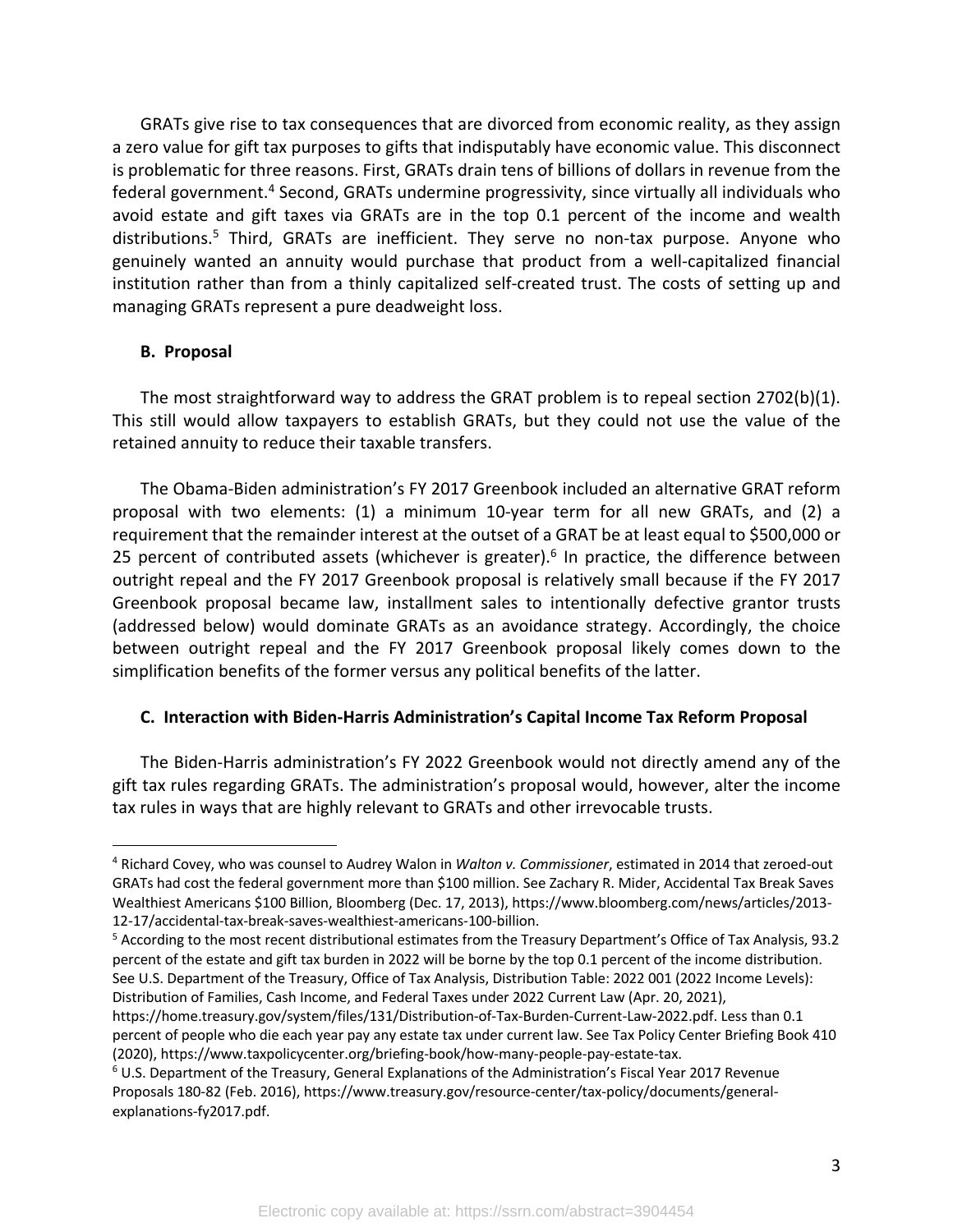Under current law, estate planners typically structure GRATs as intentionally defective grantor trusts (IDGTs), which we discuss in further detail in the next section. The result is that transfers to and distributions from GRATs are income tax non-events. By contrast, under the Biden-Harris administration's proposal for capital income tax reform, "transfers of property into, and distributions in kind from, a trust, … other than a grantor trust that is deemed to be wholly owned and revocable by the donor, would be recognition events."<sup>7</sup> As a result, transfers of appreciated property into a GRAT and distributions of appreciated property from a GRAT would generate capital gains tax liability. Although the potential for gift tax avoidance would remain the same as under current law, the acceleration of capital gains tax liability might make GRATs less attractive for some taxpayers.

For other high-net-worth taxpayers, however, the Biden-Harris administration's stepped-up basis proposal would potentially make GRATs even more attractive. Under current law, the primary disadvantage of GRATs is that when they succeed at shifting assets outside a taxpayer's gross estate, those assets become ineligible for tax-free stepped-up basis at death.<sup>8</sup> If Congress adopts the Biden-Harris administration's FY 2022 Greenbook proposal with respect to steppedup basis at death, the primary tax disadvantage of GRATs—loss of tax-free stepped-up basis would go away, at least for high-net-worth taxpayers who are well above the \$1 million-perperson stepped-up basis exemption. For this reason, we think Congress ought to close the GRAT loophole regardless of whether it also adopts the Biden-Harris administration's capital income tax reforms.

## **II. INTENTIONALLY DEFECTIVE GRANTOR TRUSTS**

## **A. Current Law and Reason for Change**

An intentionally defective grantor trust (IDGT) is a trust designed to be a grantor trust for income tax purposes but to fall outside the grantor's gross estate at death. Under current law, a grantor can engineer an IDGT by (among other methods) establishing an irrevocable trust but retaining the power to substitute assets in the trust for other property of equivalent value.<sup>9</sup> IDGTs open the door to several transfer tax minimization strategies:

• **Grantor payment of taxes on IDGT income:** A grantor can transfer income-generating assets to an IDGT and then, entirely consistent with the grantor trust rules, pay taxes on

 $7$  U.S. Department of the Treasury, General Explanations of the Administration's Fiscal Year 2022 Revenue Proposals 62 (May 2021), https://home.treasury.gov/system/files/131/General-Explanations-FY2022.pdf. <sup>8</sup> For very high net worth taxpayers, the advantages of GRATs (i.e., avoiding a 40 percent federal estate tax) generally outweigh the disadvantages (i.e., losing the opportunity to avoid long-term capital gains tax at a top federal rate of 23.8 percent). But in states with high top income tax rates and no estate taxes (in particular, California, where the top federal-plus-state rate on long-term capital gains is 37.1 percent), the income tax costs of losing stepped-up basis are sufficiently close to the estate tax benefits as to deter taxpayers from using GRATs for low-basis assets.

 $9$  I.R.C. § 675(4).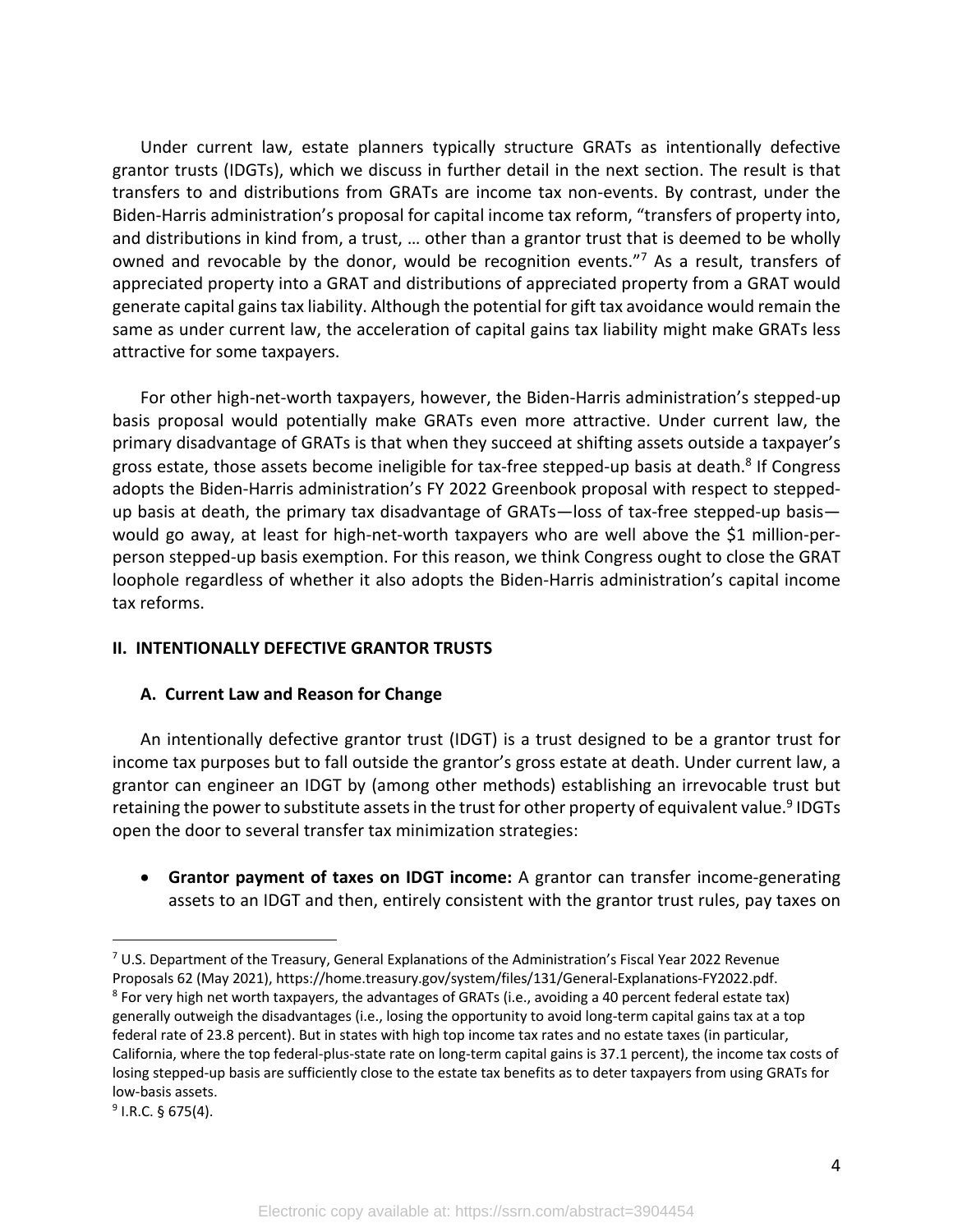the IDGT's income herself. Under Revenue Ruling 2004-64, the grantor's tax payments are not considered taxable gifts.<sup>10</sup> In effect, the grantor is conferring an additional benefit on the IDGT (i.e., income tax relief), but with no gift tax consequences.

- **Installment sale to an IDGT:** A grantor can sell discounted assets to an IDGT in exchange for an installment note. The sale will be disregarded for income tax purposes as a transaction between the grantor and herself. The interest rate on the note will typically be the relevant section 1274 rate (which in August 2021 is 1.0 percent for loans of 3 to 9 years).<sup>11</sup> Because the grantor pays the income tax on IDGT assets, any income from or appreciation of IDGT assets above the installment-note rate will pass to trust beneficiaries free of estate and gift tax.
- **Deathbed swaps:** A grantor can borrow cash shortly before death and then swap that cash with the IDGT for appreciated assets of equivalent value. The appreciated assets will then end up in the grantor's estate at death and will receive stepped-up basis. The estate then can sell the assets with no income tax consequences to repay the grantor's debts. Although assets in the IDGT do not formally receive stepped-up basis, the result is economically equivalent to a basis step-up for IDGT assets because the IDGT will be left holding cash.

In recent years, some estate planners have advised high-net-worth families to take the even more aggressive step of claiming stepped-up basis with respect to assets in an IDGT at the time of the grantor's death, despite the fact that IDGT assets are excluded from the grantor's gross estate.<sup>12</sup> The IRS chief counsel's office roundly rejected this contention in 2008 advice,<sup>13</sup> and the claim that assets in an IDGT generally receive stepped-up basis upon the grantor's death lacks statutory support.<sup>14</sup> However, it may be difficult for the IRS to determine—except through an extensive audit—whether assets sold after the grantor's death passed through an IDGT. Our understanding is that some high-net-worth families—emboldened by favorable tax opinions from seemingly reputable law firms and the relatively low overall audit rate—therefore claim stepped-up basis on assets held by an IDGT at the time of the grantor's death.

Like GRATs, IDGTs undermine the progressivity and revenue-raising potential of the estate and gift taxes.<sup>15</sup> IDGTs also undermine the income tax because deathbed swaps (or, more boldly, claims by taxpayers that assets in IDGTs generally receive stepped-up basis)reduce future income tax collections from the trust's sale of appreciated assets. And, like GRATs, IDGTs generate wasteful transactions that serve no non-tax purpose.

<sup>10</sup> See Rev. Rul. 2004-64, 2004-2 C.B. 7.

<sup>11</sup> See Rev. Rul. 2021-14, 2021-14 I.R.B. 982.

<sup>&</sup>lt;sup>12</sup> See Jonathan G. Blattmachr, Mitchell M. Gans & Hugh M. Jacobson, Income Tax Effects of Termination of Grantor Trust Status by Reason of the Grantor's Death, 97 J. Taxation 149 (2002).<br><sup>13</sup> CCA-111831-08 (Nov. 18, 2008), https://www.irs.gov/pub/irs-wd/0937028.pdf.

<sup>&</sup>lt;sup>14</sup> See Austin Bramwell & Stephanie Vara, Basis of Grantor Trust Assets at Death: What Treasury Should Do, Tax Notes, Aug. 6, 2018, at 793, 797.

<sup>&</sup>lt;sup>15</sup> The two strategies are often employed in tandem: GRATs themselves are typically structured as IDGTs, as are the trusts that receive the GRAT remainder. This allows the grantor to pay income taxes on GRAT/IDGT income and to reduce the trust's ultimate capital gains tax liability by executing the deathbed-swap strategy.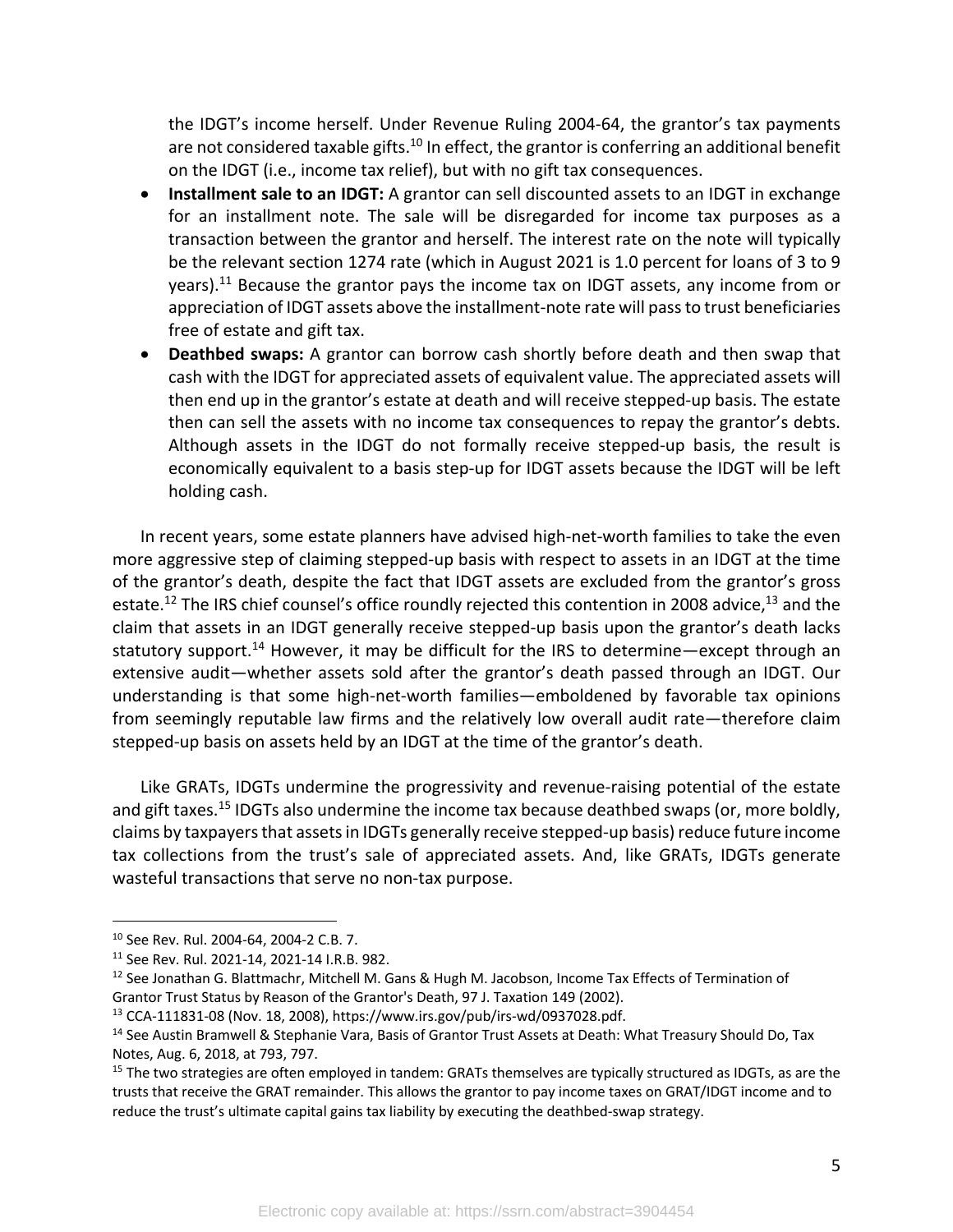#### **B. Proposal**

The most straightforward way to address the IDGT problem is to deny grantor trust status to any domestic trust that would be outside the grantor's gross estate at death. This would mean that former IDGTs would file as separate taxpayers subject to the general rules of subpart J in taxable years starting after December 31, 2021. Under this proposal, any income taxes paid by the grantor on income generated by a former IDGT would constitute an additional taxable gift. Installment sales to former IDGTs, deathbed swaps with former IDGTs, and all other transactions between an IDGT and its grantor would be recognition events for income tax purposes.

The Obama-Biden administration's FY 2017 Greenbook included an alternative IDGT reform proposal that would approach the problem from the opposite direction: it would include a portion of IDGT assets in the estate of the grantor at death if the trust engages in any sale, exchange, or comparable transaction with the grantor that is disregarded for income tax purposes.<sup>16</sup> In other words, it would preserve the current income-tax status but not the current estate-tax status of IDGTs, whereas the proposal here would preserve IDGTs' current estate-tax status but not their current income-tax status. The amount included in the grantor's gross estate would be the portion of the trust attributable to property received by the trust in the disregarded transaction, including appreciation, net of the amount of consideration received by the grantor.

The proposal here has three advantages over the FY 2017 Greenbook proposal. First, under the FY 2017 Greenbook proposal, grantors could continue to pay income taxes on IDGT income without triggering additional gift tax obligations. Under the proposal here, they could not. Second, because the FY 2017 Greenbook proposal would include IDGT assets in the grantor's estate *net of consideration received by the grantor*, the Greenbook proposal would not stand in the way of the deathbed-swap strategy described above. Deathbed swaps still could be used to move appreciated assets back into the grantor's gross estate so as to qualify for stepped-up basis, and these swaps would not generate any additional estate tax liability. Third, the proposal here would be much simpler to administer. The Greenbook proposal, by contrast, would require tracing trust assets over time (potentially decades) to determine which portion of an IDGT's property is attributable to disregarded transactions and which is attributable to outright gifts. The simpler approach proposed here would reduce compliance burdens on estate executors while also making it easier for IRS examiners to detect noncompliance.

In addition to the grantor trust reform described above, Congress should require taxpayers to disclose if they are claiming stepped-up basis with respect to assets that were in an IDGT at the time of the grantor's death. The disclosure requirement should be coupled with stiff penalties for taxpayers and their advisers to deter the behavior. The strategy of claiming stepped-up basis with respect to assets in an IDGT at the time of the grantor's death is unlawful, but we expect that some high-net-worth families will continue to exploit this strategy unless Congress, Treasury, and the IRS take decisive action.

<sup>&</sup>lt;sup>16</sup> FY 2017 Greenbook, supra note 6, at 181.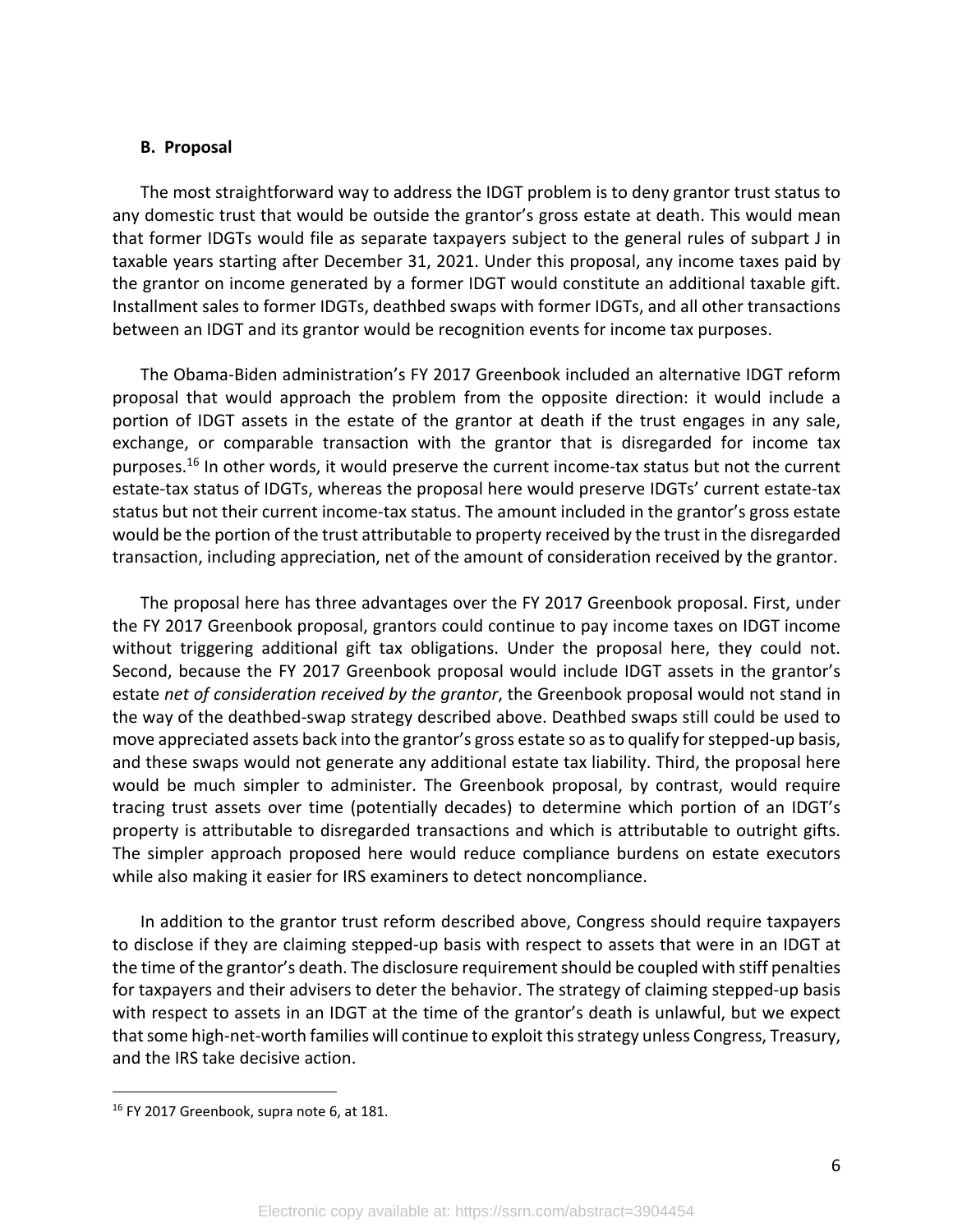## **C. Interaction with Biden-Harris Administration's Capital Income Tax Reform Proposal**

The Biden-Harris administration's capital income tax reform proposal would represent an important step toward addressing transfer tax avoidance opportunities involving IDGTs, but it would not close all such opportunities.

As noted above, the Biden-Harris administration's FY 2022 Greenbook would treat any transfer to or distribution from an irrevocable trust as a recognition event. However, it would not change any of the other income tax grantor trust rules. It would thus create a new type of "superhybrid" trust that is (1) outside the grantor's estate for transfer tax purposes and (2) separate from the grantor for gain-recognition purposes but (3) not separate from the grantor for other income tax purposes.

As long as Revenue Ruling 2004-64 remains in place, a grantor of a super-hybrid trust still would be able to pay income tax on gains generated by the trust without incurring any additional gift tax liability. Indeed, the gift tax benefit of IDGT status under Revenue Ruling 2004-64 (i.e., the fact that the grantor can pay the trust's income taxes without incurring additional gift tax liability) would be even larger as income tax rates rise. Installment sales to IDGTs would become gain recognition events for income tax purposes under the Biden-Harris proposal, but the primary income tax disadvantage of IDGTs under existing law—loss of tax-free stepped-up basis at death—would cease to be a disadvantage for high-net-worth taxpayers once tax-free steppedup basis is limited to \$1 million per person.

For grantors who die after the effective date of stepped-up basis reform, deathbed swaps of low-basis IDGT assets for high-basis assets inside the estate no longer would deliver income tax advantages to beneficiaries (assuming the grantor's \$1 million exemption under the Biden-Harris proposal already would be exhausted). For grantors who die before the effective date, however, beneficiaries still may attempt to claim stepped-up basis with respect to IDGT assets.

Note that if a grantor dies before the effective date of stepped-up basis reform (January 1, 2022 under the Biden-Harris administration's proposal), it may be several more years before beneficiaries sell assets that were in an IDGT at the time of the grantor's death. Therefore, the concern about beneficiaries claiming stepped-up basis with respect to IDGT assets remains for a time even after stepped-up basis reforms take effect. Indeed, the incentive to engage in this strategy would be even stronger after top capital gains tax rates rise. It therefore remains essential that Congress, Treasury, and the IRS take action to ensure that taxpayers do not continue to exploit this illegal shelter.

## **III. VALUATION DISCOUNTS FOR FAMILY-CONTROLLED ENTITIES**

## **A. Current Law and Reason for Change**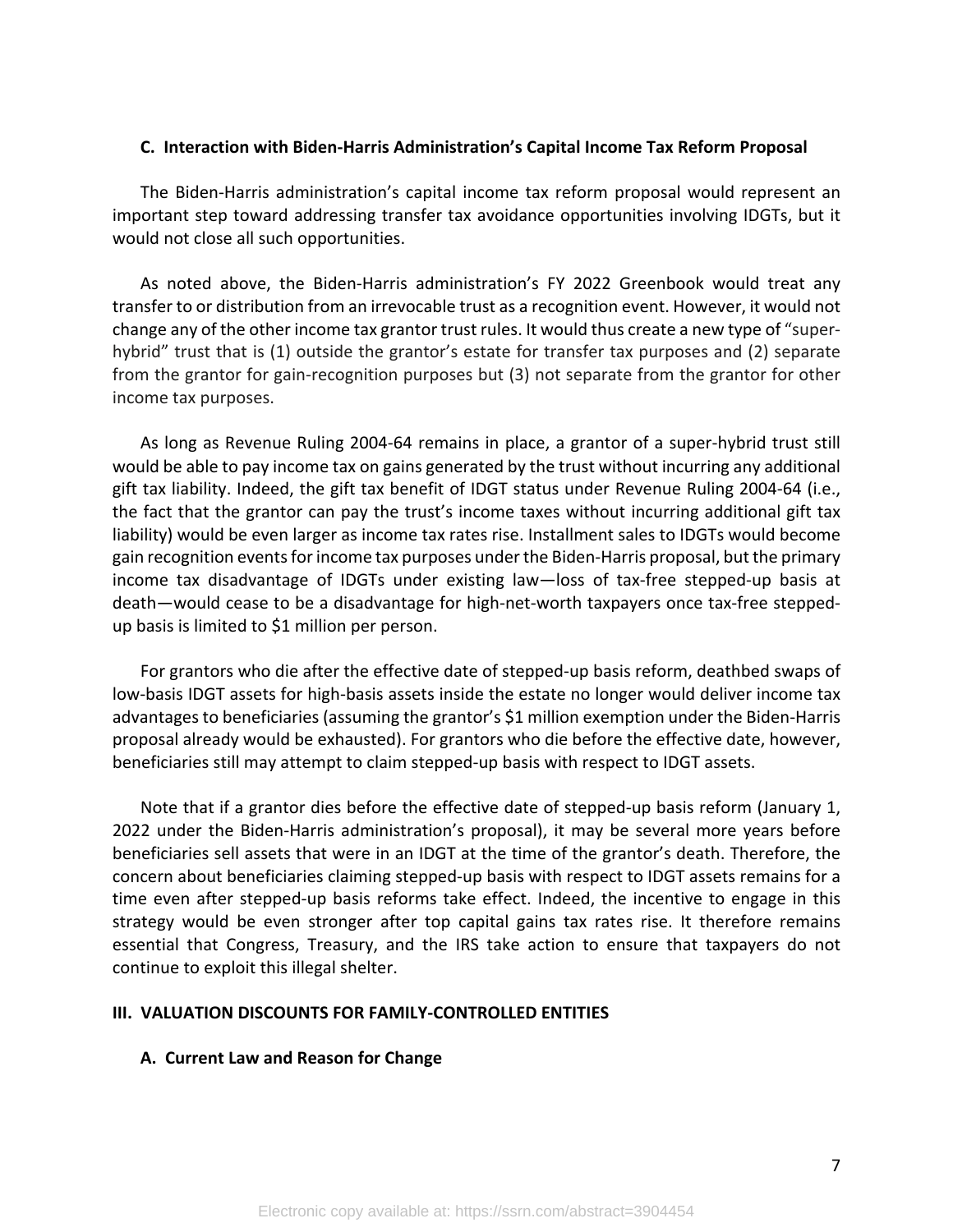Under current law, high-net-worth individuals can use family-controlled entities to significantly reduce transfer tax liabilities. The Tax Court's recent decision in *Grieve v. Commissioner* provides a vivid illustration of this strategy in action.17 The IRS's loss in *Grieve* underscores the urgent need for legislative change.

*Grieve* involved a Delaware LLC with two classes of interests: Class A voting units, which represented 0.2 percent of the ownership interests in the LLC, and Class B nonvoting units, which represented the remaining 99.8 percent of ownership interests. The taxpayer (through a revocable trust) held all the Class B units, and a partnership run by his daughter held the Class A units. Under the LLC agreement, Class B units could not be transferred to anyone other than a member of the taxpayer's family, a trust for the benefit of the taxpayer's family, or a charitable organization, unless all Class A unit owners consented.

The taxpayer transferred approximately \$8 million of publicly traded stock and \$1 million of cash to the LLC. The taxpayer then transferred all of his Class B units to a zeroed-out GRAT. The taxpayer claimed that the Class B units transferred to the GRAT had a value of approximately \$5.9 million, even though the Class B units represented a 99.8 percent ownership interest in an LLC with assets of approximately \$9 million. The taxpayer's valuation expert argued the value of the Class B units should be discounted by 13.4 percent to reflect the taxpayer's lack of control over the LLC, and then by an additional 25 percent to reflect the lack of marketability of the Class B units.<sup>18</sup> Over the IRS's objection, the Tax Court accepted the taxpayer's valuation.

The result in *Grieve* shows that taxpayers can achieve extraordinary valuation discounts disconnected from economic reality—even when all of the assets in a family limited partnership or family LLC are easily marketable assets (e.g., cash or publicly traded stock). As with GRATs and IDGTs, steep valuation discounts for transfers of interests in family-controlled entities undermine the progressivity and revenue-raising potential of the estate and gift taxes. The costs of the transactions that allow taxpayers to claim these valuation discounts also amount to pure waste from an efficiency perspective.

## **B. Proposal**

Legislation introduced in spring 2021 by Senator Bernie Sanders of Vermont and Representative Jimmy Gomez of California includes a well-designed two-pronged plan to address abusive valuation discounts.<sup>19</sup> First, with respect to the transfer of any non-actively traded interest in an entity, the value of any nonbusiness assets held by the entity would be determined

<sup>17</sup> T.C. Memo 2020-28.

 $18$  Because the discounts were applied sequentially, they amounted to a total discount of approximately 35 percent from the net value of the LLC's assets:  $(1 - 0.134) \times (1 - 0.25) \approx 0.65$ . Thus, the transfer of approximately \$9 million in assets was valued for gift tax purposes as a transfer of approximately \$5.9 million. The combination of this strategy with a zeroed-out GRAT meant that the transaction was almost assured to result in assets passing to beneficiaries gift-tax-free, without consuming any of the taxpayer's lifetime exemption.

 $19$  For the 99.5 Percent Act, S. 994, 117th Cong., 1st Sess. (Mar. 25, 2021); For the 99.5 Percent Act, H.R. 2576, 117th Cong., 1st Sess. (Apr. 15, 2021).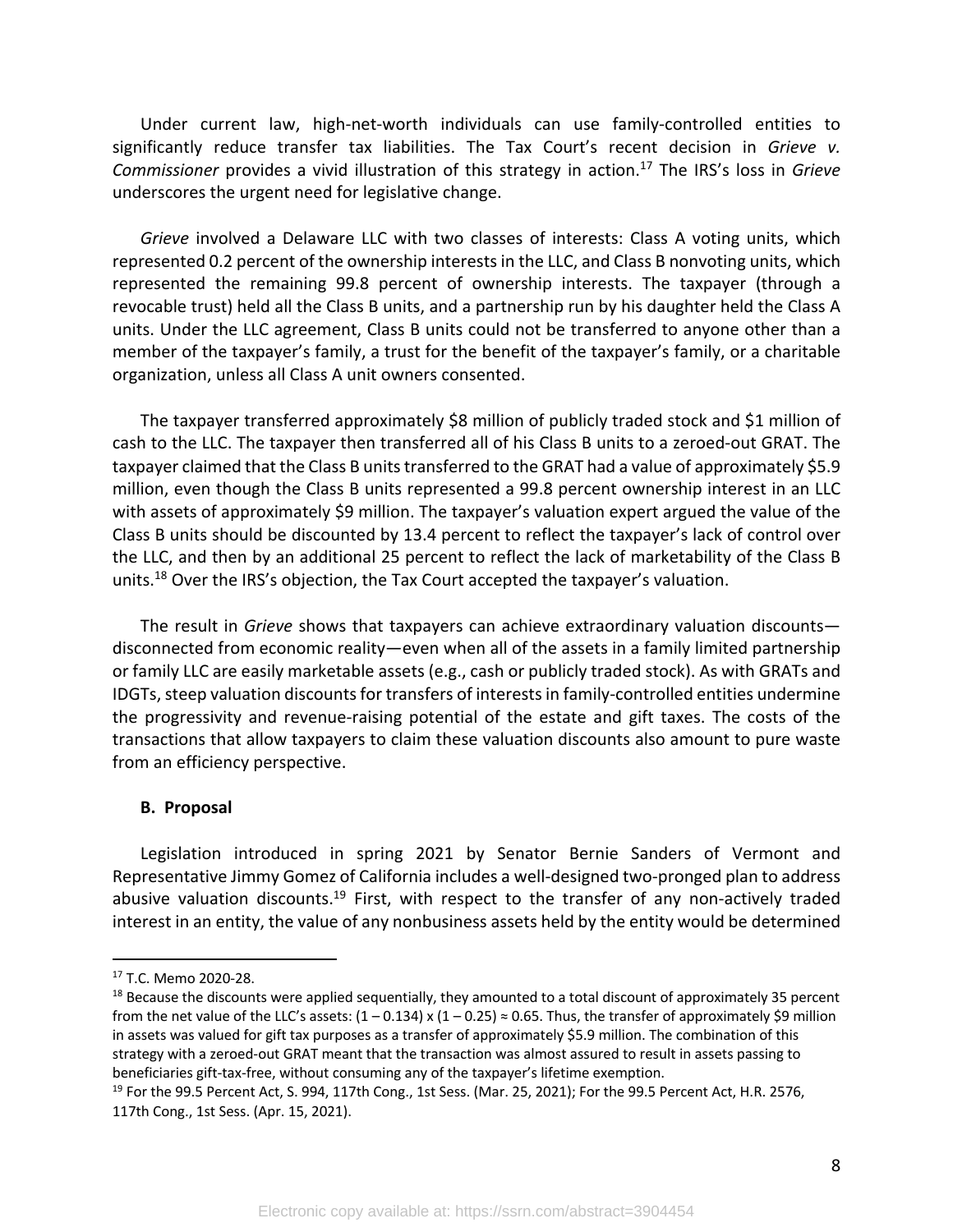as if the transferor had transferred the assets directly to the transferee, with no valuation discount. For example, in the *Grieve* case, the Delaware LLC units would be considered nonactively traded interests and so would be subject to the new rule. The cash and stock held by the Delaware LLC would be considered nonbusiness assets (i.e., assets not used in the active conduct of a trade or business). The Class B units would then be valued for transfer tax purposes as if the taxpayer had transferred \$8 million of stock and \$1 million of cash directly to the GRAT, resulting in a taxable gift of \$9 million. Second, under the Sanders-Gomez proposal, lack-of-control and lack-of-marketability discounts would be disallowed for transfers of interests in entities controlled or majority-owned by the family of the transferor and/or transferee.

The Sanders-Gomez proposal builds upon an item in the Obama-Biden administration's FY 2013 Greenbook related to family-controlled entities.<sup>20</sup> Under the Greenbook proposal, a restriction on the liquidation of an interest in a family-controlled entity would be disregarded for transfer tax valuation purposes if, after the transfer, the restriction will lapse or may be removed by the transferor and/or her family. The Sanders-Gomez proposal strengthens the Greenbook proposal in two ways. First, the Greenbook proposal still would leave the door open to lack-ofmarketability discounts for interests in family-controlled entities whose assets consist entirely of cash and marketable securities. The Sanders-Gomez proposal would abolish lack-of-marketability discounts for those entities. Second, the Greenbook proposal would allow for lack-of-control discounts as long as taxpayers installed liquidation restrictions that would not lapse and could not be removed by family members. The Sanders-Gomez proposal would put an end to lack-ofcontrol discounts for family-controlled entities entirely.

## **C. Interaction with Biden-Harris Administration's Capital Income Tax Reform Proposal**

The FY 2022 Greenbook states that under the Biden-Harris administration's capital income tax reform proposal, "a transferred partial interest would be its proportional share of the fair market value of the entire property" for purposes of applying income tax at the time of gift or death.<sup>21</sup> The scope of this proposal is not entirely clear. The term "partial interest" appears in several places in the Internal Revenue Code, and it means different things in different places. For example, in section 613A—which sets forth limitations on percentage depletion with respect to oil and gas wells—the term "partial interest" explicitly includes partnership interests.<sup>22</sup> By contrast, in section 170 (which allows for charitable contribution deductions), "partial interest" refers to a variety of interests in real and personal property that fall short of fee simple ownership (e.g., a life estate, remainder interest, or easement).23 Under the latter narrower definition, minority interests in an entity (e.g., partnership interests, LLC units, and shares of stock in a corporation) would not be "partial interests." We urge Congress to clarify that lack-of-control discounts will be disallowed for all minority interests in family-controlled entities—both under the income tax laws and the estate and gift tax laws.

<sup>&</sup>lt;sup>20</sup> U.S. Department of the Treasury, General Explanations of the Administration's Fiscal Year 2013 Revenue Proposals 79 (Feb. 2012), https://home.treasury.gov/system/files/131/General-Explanations-FY2013.pdf.

 $21$  FY 2022 Greenbook, supra note 7, at 62.

 $22$  I.R.C. § 613A(c)(2)(B).

<sup>23</sup> See I.R.C. § 170(f)(2); Treas. Reg. § 1.170A-7(d).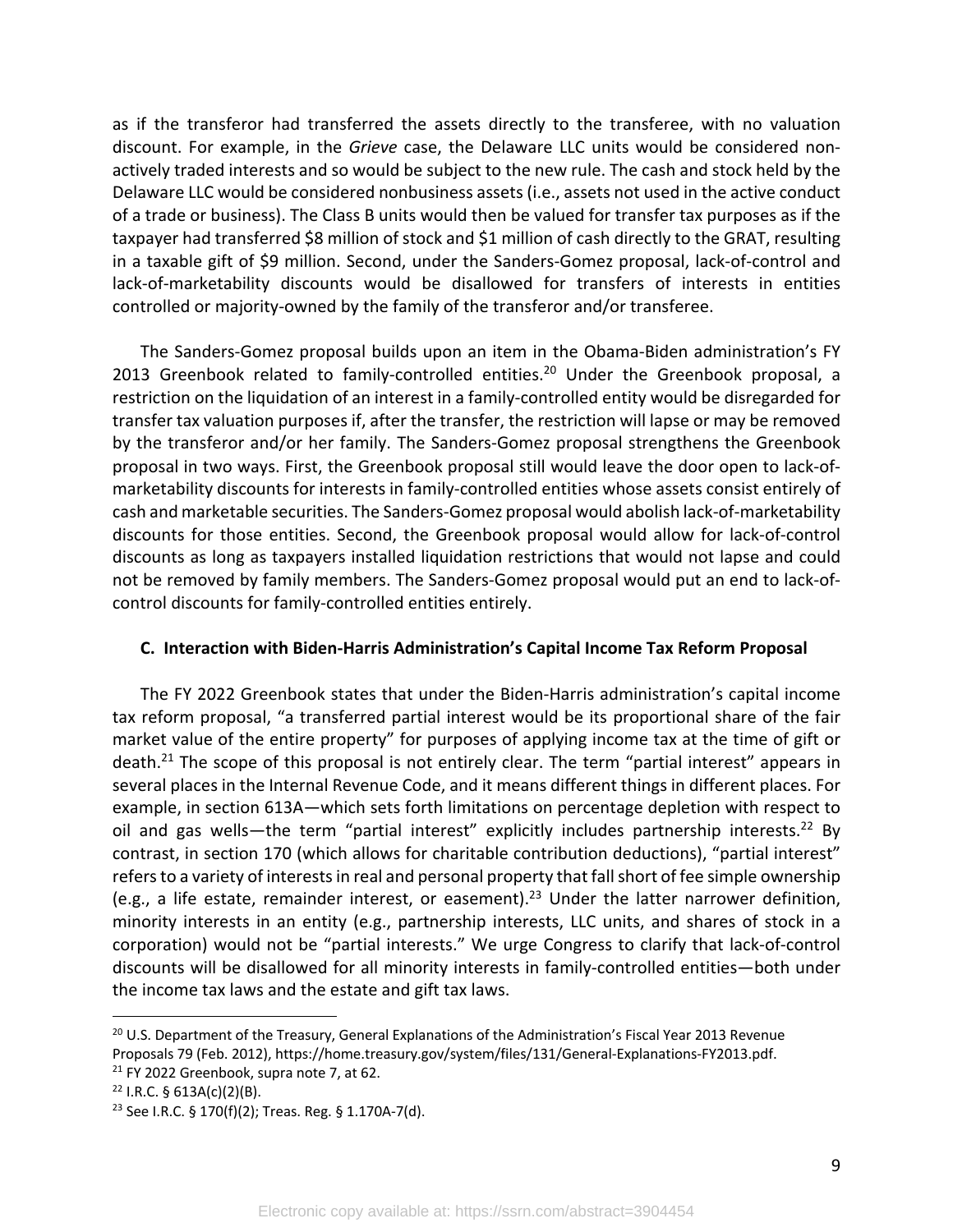Additionally, we note that the language in the FY 2022 Greenbook would not explicitly prohibit lack-of-marketability discounts for non-actively traded interests in entities holding nonbusiness assets. For example, imagine that a high-net-worth individual places a portfolio of publicly traded stocks inside a single-member LLC with restrictions on liquidation. The individual then transfers 49 percent of the LLC units by gift. The FY 2022 Greenbook can be understood to suggest (under the broader definition of "partial interest") that the amount recognized for income tax purposes will be 49 percent multiplied by the fair market value of all the LLC units. However, the taxpayer still may argue that the fair market value of all the LLC units is less than the fair market value of the LLC's stock portfolio because the LLC units cannot be sold as easily as the individual stocks inside. We therefore urge Congress to include, as part of any comprehensive stepped-up basis reform, rules similar to the Sanders-Gomez proposal for nonactively traded interests in family-controlled entities holding nonbusiness assets.

#### **IV. ADDITIONAL LOOPHOLE-CLOSING AND BASE-BROADENING MEASURES**

Beyond the "big three" (GRATs, IDGTs, and valuation discounts), several other measures could close loopholes and further strengthen the estate and gift tax base:

**Shift to a tax-inclusive base for gift taxes.** Although the statutory gift tax rate is 40 percent, current law allows taxpayers to pay gift taxes with pre-gift-tax dollars. Thus, if an individual has exhausted her lifetime exemption and wants to set aside \$140 for lifetime gifts and associated taxes, she can make a \$100 gift and pay \$40 in taxes (for an effective transfer-tax rate of 28.6 percent in tax-inclusive terms). By contrast, if an individual has exhausted her exemption and dies with \$140 in her gross estate, she will pay 40 percent of \$140 (\$56) in estate taxes (for an effective transfer-tax rate of 40 percent in tax-inclusive terms).

Under current law, the costs of the misalignment between the effective gift-tax and estatetax rates are mitigated by two factors: (1) high-net-worth taxpayers often can use zeroed-out GRATs, installment sales to IDGTs, and valuation discounts to minimize or eliminate transfer tax liabilities, thus obviating the need to pay any gift tax; and (2) high-net-worth taxpayers often prefer to transfer assets at death rather than through lifetime gifts in order to obtain the benefit of tax-free stepped-up basis. However, the landscape would shift significantly if (a) Congress eliminates zeroed-out GRATs, IDGTs, and valuation discounts, and (b) Congress adopts the Biden-Harris administration's proposal to limit tax-free stepped-up basis at death. Lifetime gifts then would become much more attractive, which would exacerbate the costs of the current misalignment.

**Limit gift tax annual exclusion for transfers in trust.** The gift tax annual exclusion (\$15,000 per donee in 2021) was originally intended to reduce compliance burdens and leave room for relatively small, occasional gifts at holidays, birthdays, weddings, etc.<sup>24</sup> Over the last nine

<sup>&</sup>lt;sup>24</sup> See Bridget J. Crawford, Reform the Gift Tax Annual Exclusion to Raise Revenue, Tax Notes, July 25, 2011, at 443, 444.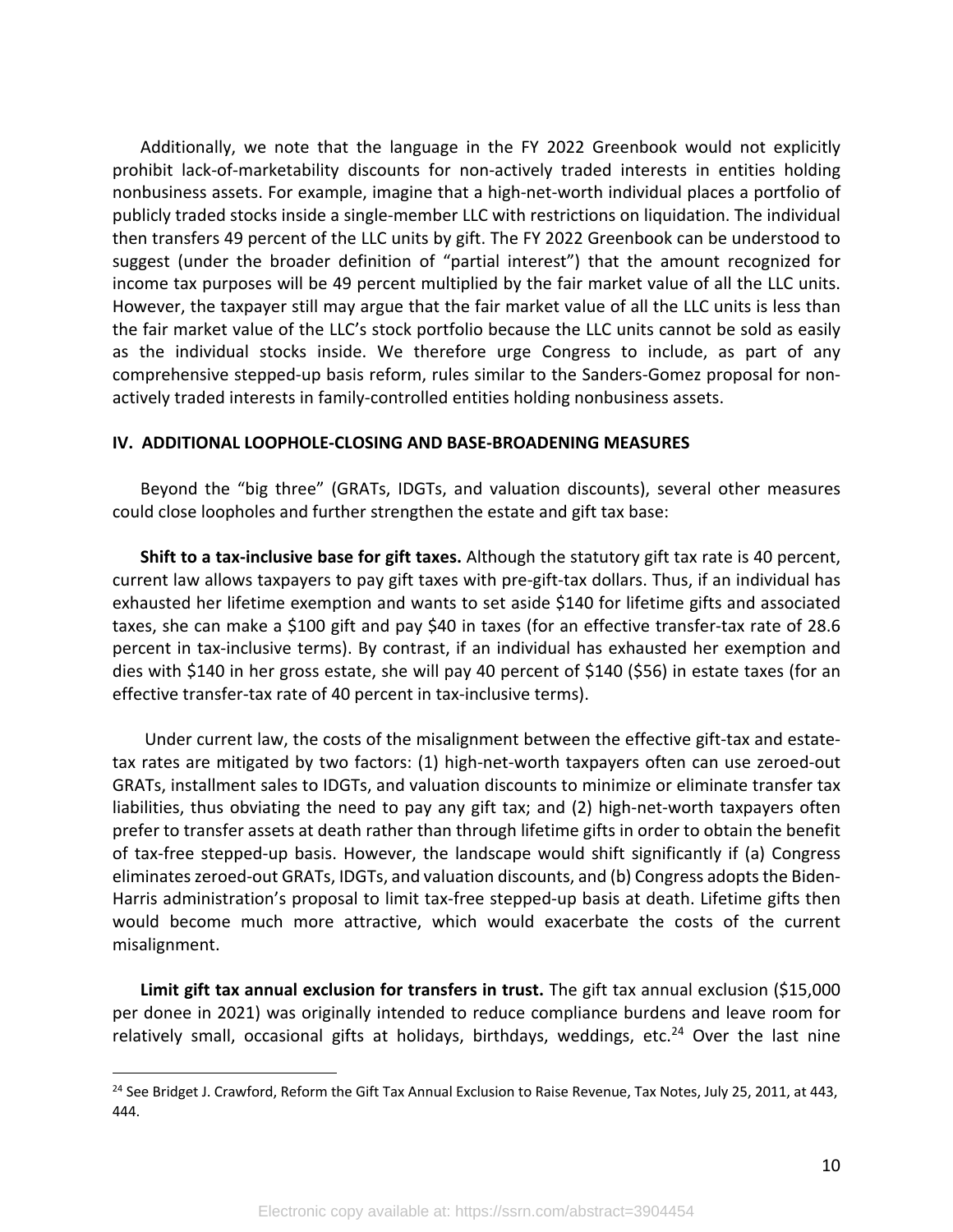decades, the exclusion has morphed into a potent mechanism for tax minimization. To address this problem, the FY 2015, FY 2016, and FY 2017 Greenbooks proposed a new \$50,000-per-year limit on the exclusion for transfers in trust, transfers of interests in passthrough entities, and transfers of property subject to prohibitions on sale and restrictions on liquidation. Any such transfer over the \$50,000 threshold would not be eligible for the annual exclusion even if total gifts to each individual donee did not exceed the annual exclusion threshold.<sup>25</sup>

A simpler approach would be to provide that transfers in trust, transfers of interests in passthrough entities, and transfers of property subject to prohibitions on sale and restrictions on liquidation categorically cannot qualify for the annual exclusion. The annual exclusion was not intended to facilitate these sorts of transfers, and taxpayers still could apply their lifetime gift tax exemption to those transfers.

**Expand requirement of consistency in value for transfer and income tax purposes.** Congress in 2015 enacted a valuation consistency requirement for estate and income tax purposes,  $26$  but it did not extend the consistency requirement to property transferred by gift or property that qualifies for the estate tax marital deduction. Current law thus does not explicitly prohibit taxpayers from choosing a valuation below the donor's adjusted basis for gift tax purposes but then claiming for income tax purposes that the property had a higher value at the time of the gift.<sup>27</sup> Likewise, when property passes from one spouse to another upon the first spouse's death, current law does not explicitly prohibit the surviving spouse from claiming a higher adjusted basis than the fair market value reported on the first spouse's estate tax return. The Biden-Harris administration's capital tax reform proposal would largely eliminate opportunities for high-networth taxpayers to use inconsistent valuations abusively, because gifts would become realization events and assets passing from one spouse to the other at the first spouse's death no longer would receive a tax-free step-up in basis. However, if Congress fails to enact the administration's proposal, or if it raises the exemption level significantly above \$1 million per person, expansion of the valuation consistency requirement should remain a priority.

<sup>&</sup>lt;sup>25</sup> See U.S. Department of the Treasury, General Explanations of the Administration's Fiscal Year 2015 Revenue Proposals 171 (Mar. 2014), https://home.treasury.gov/system/files/131/General-Explanations-FY2015.pdf; U.S. Department of the Treasury, General Explanations of the Administration's Fiscal Year 2016 Revenue Proposals 204- 05 (Feb. 2015), https://home.treasury.gov/system/files/131/General-Explanations-FY2016.pdf; FY 2017 Greenbook, supra note 6, at 188.

<sup>26</sup> I.R.C. § 1014(f).

 $27$  The typical rule for basis of property acquired by gifts is that the donor's adjusted basis carries over to the donee. However, when the fair market value of the property at the time of the gift is less than the donor's adjusted basis, the donee's basis is "stepped down" to fair market value for purposes of determining loss. I.R.C. § 1015(a).

A proposal in the FY 2017 Greenbook would extend the valuation-consistency requirement to property transferred by gift. FY 2017 Greenbook, supra note 6, at 179. The Greenbook did not clarify whether this requirement would apply only for purposes of determining loss or also for purposes of determining gain. We would suggest applying a modified valuation-consistency requirement for purposes of determining gain: basis of property received by gift could not exceed the value reported on a gift tax return, but basis still could be *lower* than the value reported on a gift tax return. The valuation-consistency requirement would therefore serve as a check on gift-tax undervaluation: a donor who claims a value on a gift tax return of less than her basis would thereby increase the donee's ultimate income tax liability.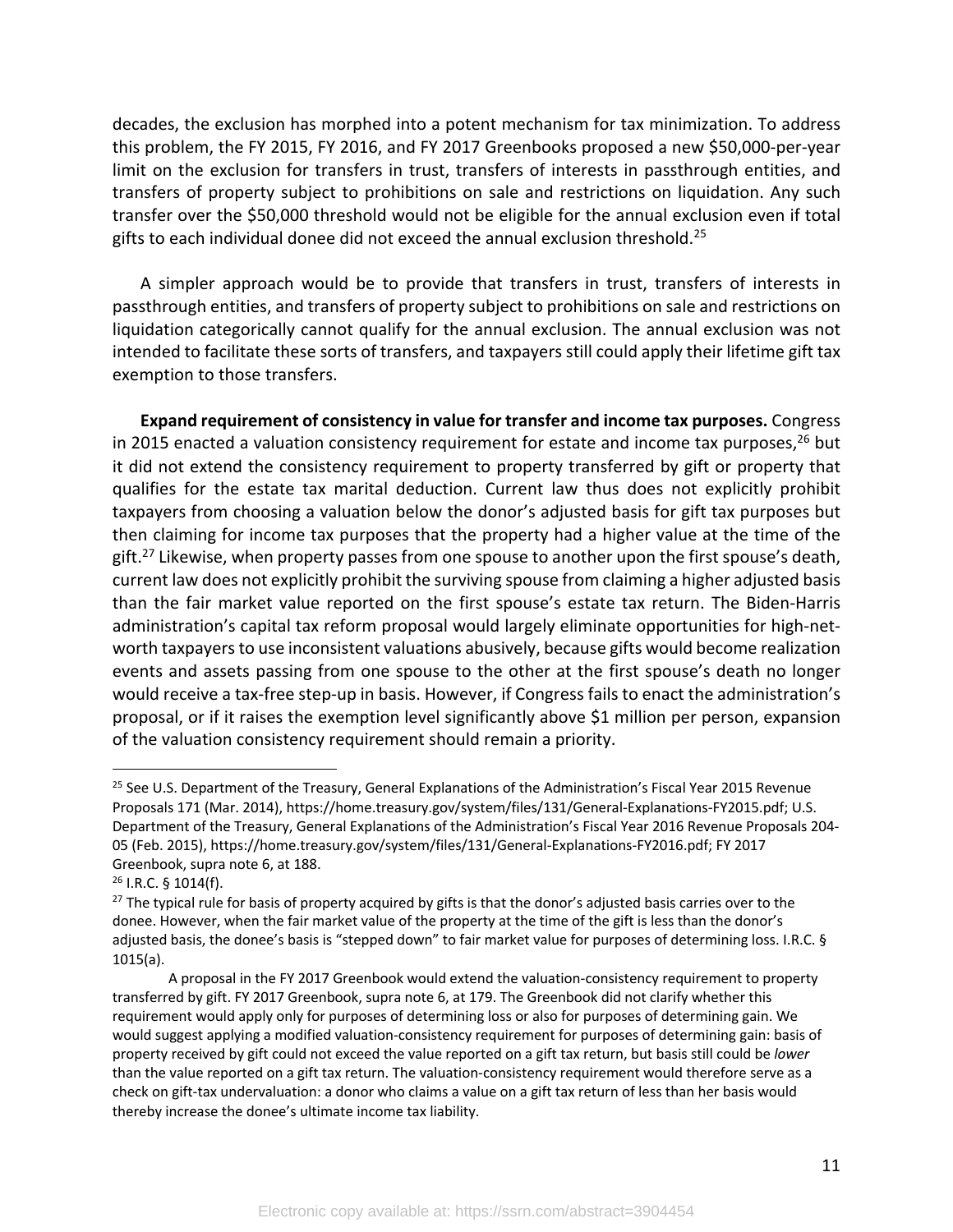#### **V. REVENUE ESTIMATES**

The FY 2017 Greenbook estimated that the Obama-Biden administration's GRAT and IDGT reform proposals would raise approximately \$19 billion from FY 2017 to FY 2026 (around \$23 billion from FY 2022 to FY 2031 if projected outward based on nominal GDP growth).<sup>28</sup> The FY 2013 Greenbook estimated that the Obama-Biden administration's valuation discount proposal would raise approximately \$18 billion from FY 2013 to FY 2022 (around \$25 billion from FY 2022 to FY 2031 if projected outward).<sup>29</sup> Adding those two figures together totals to \$48 billion over the FY 2022-FY 2031 window.

Neither Treasury nor the Joint Committee on Taxation has estimated the revenue effect of shifting to a tax-inclusive gift tax base. However, we can arrive at a rough estimate as follows: For tax year 2017, the last year before the Tax Cuts and Jobs Act doubled the lifetime exemption, approximately \$1.7 billion in total tax was reported on gift tax returns.<sup>30</sup> Including that \$1.7 billion in the gift tax base would raise an additional \$1.2 billion per year, before factoring in any behavioral changes or income growth.<sup>31</sup>

Behavioral changes would go in both directions. First, the higher effective tax rate would discourage lifetime gifts. However, the other changes outlined above—especially if combined with the Biden-Harris administration's capital tax reform proposal—would encourage lifetime gifts because (a) alternative opportunities for transfer tax avoidance would be limited and (b) the primary disadvantage of lifetime gifts (i.e., the loss of tax-free stepped-up basis) would disappear. Therefore, we consider \$1.2 billion per year, or \$12 billion over a 10-year window, to be a plausible lower bound on the revenue from shifting to a tax-inclusive gift tax base.<sup>32</sup>

The FY 2017 Greenbook further estimated that a cap of \$50,000 per donor per year on gifts in trust that would qualify for the annual exclusion would raise approximately \$4 billion over the FY 2017 to FY 2026 window.<sup>33</sup> Our proposal for a cap of zero would raise meaningfully more. Also

<sup>&</sup>lt;sup>28</sup> FY 2017 Greenbook, supra note 6, at 269. To update estimates from the first quarter of 2016 to the first quarter of 2021, we apply a 1.2x multiplier. See Federal Reserve Bank of St. Louis, Federal Reserve Economic Data, Gross Domestic Product (GDP), https://fred.stlouisfed.org/series/GDP (last updated July 29, 2021). To update estimates from the first quarter of 2012, we apply a 1.4x multiplier.

<sup>&</sup>lt;sup>29</sup> U.S. Department of the Treasury, General Explanations of the Administration's Fiscal Year 2013 Revenue Proposals 203 (Feb. 2013), https://home.treasury.gov/system/files/131/General-Explanations-FY2013.pdf.

<sup>&</sup>lt;sup>30</sup> Internal Revenue Service, Statistics of Income Division, Gift Tax Returns Filed in 2017: Total Gifts of Donor, Deductions, Credits, and Net Tax on Current Period Gifts, by Tax Status and Size of Taxable Gifts (Nov. 2018), https://www.irs.gov/pub/irs-soi/07gf01gr.xls.

<sup>&</sup>lt;sup>31</sup> \$1.7 billion in gift tax corresponds to approximately \$4.3 billion in taxable gifts (\$1.7 billion/0.4 ≈ \$4.3 billion). For donors to make net gifts of \$4.3 billion with a 40 percent rate and a tax-inclusive base, pre-tax gifts would have to equal \$4.3 billion/(1 – 0.4) ≈ \$7.2 billion. Additional gift tax, then, would be 40% \* \$7.2 billion – \$1.7 billion) ≈ \$1.2 billion.

 $32$  A further reason why the \$12 billion figure should be considered conservative is that it does not account for the effect of post-2017 income growth.

<sup>&</sup>lt;sup>33</sup> FY 2017 Greenbook, supra note 6, at 269.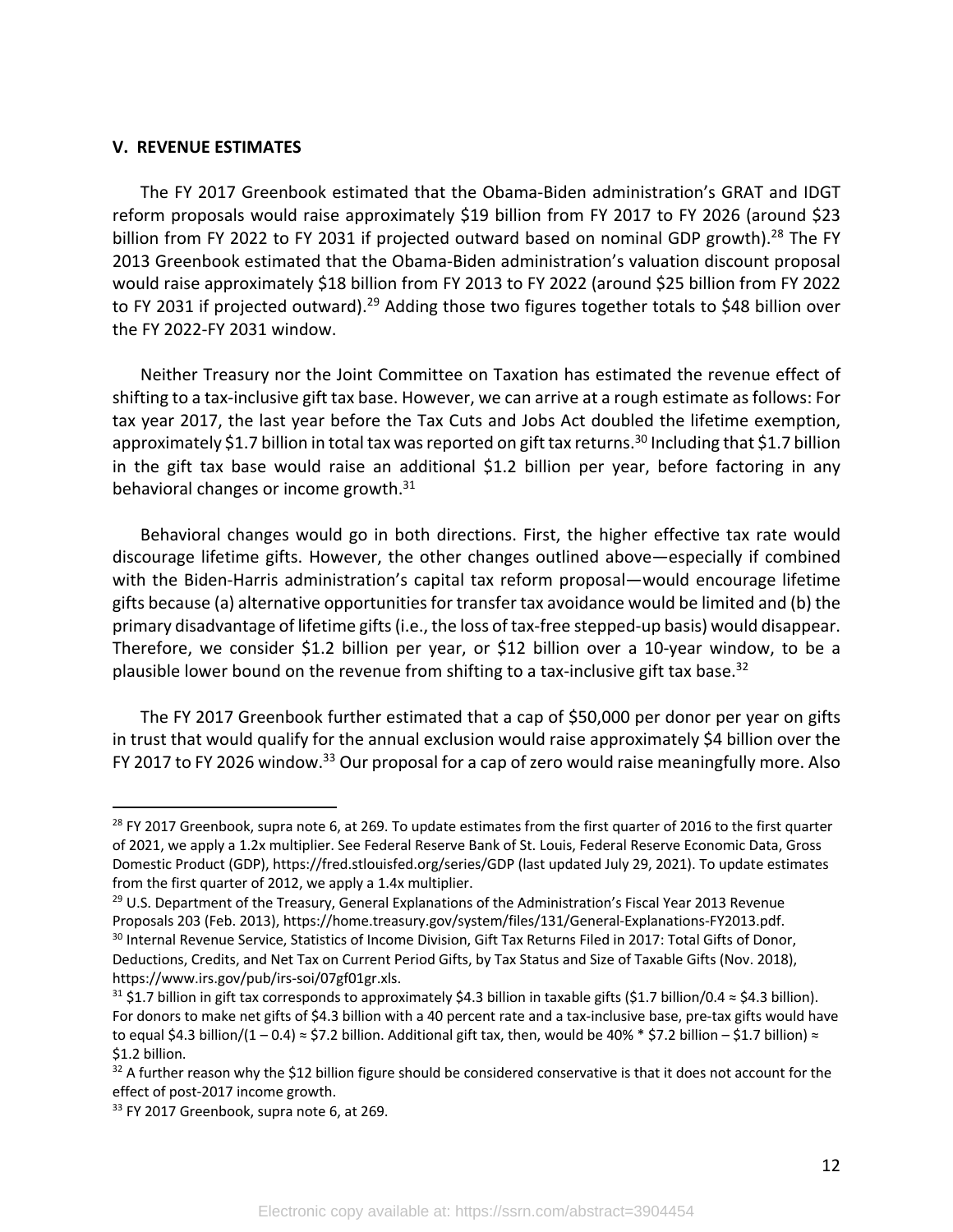according to the FY 2017 Greenbook, the simple fix of expanding the consistency requirement to the gift tax and the estate tax marital deduction would raise approximately \$2 billion over a 10 year window.34

All in all, we have identified—conservatively—more than \$65 billion in revenue raisers from estate and gift tax loophole closers and base expanders.<sup>35</sup> There are at least three reasons to expect that the revenue raised by the proposals here would be well above \$65 billion over the 10-year window. First, the proposals here go further than the Obama-Biden Greenbooks on GRATs, IDGTs, and valuation discounts. Second, addressing GRATs, IDGTs, and valuation discounts in one fell swoop will raise more revenue than any one or two of these proposals would on their own. For example, if Congress abolished zeroed-out GRATs but did not address valuation discounts, GRAT users would presumably shift to valuation-discount strategies, limiting the revenue gain from addressing GRATs. Third, the Tax Court's very taxpayer-favorable decision in the *Grieve* case is likely to lead to more—and more aggressive—application of valuation discounts to family-controlled entities holding marketable securities. Thus, absent any legislative correction, the revenue loss from valuation discounts is likely to grow, in which case the revenue gain from valuation discount reform will rise as well.

Finally, the most significant revenue gains from the reforms outlined above will lie beyond the 10-year budget window typically covered by Greenbook revenue estimates. This is because many high-net-worth individuals in their 40s, 50s, and 60s who otherwise would have used GRATs, IDGTs, and family-controlled entities to make gift-tax-free lifetime transfers are likely to respond to these legislative changes by holding onto their assets (a phenomenon already accounted for in the Treasury revenue estimates). Since most of these individuals will live for more than a decade, the revenue gains from estate tax collections will appear outside the budget window. This may make it attractive to include these proposals in a budget reconciliation package because they can potentially be used to offset any revenue losses or outlay increases in outyears.

## **VI. CONCLUSION**

This white paper has identified straightforward statutory changes that would close existing loopholes and protect the estate and gift tax base from further erosion. Based primarily on past Treasury estimates, we anticipate that the reforms identified here would raise more than \$65 billion over the 10-year window (and potentially much more than that), along with even greater gains outside the 10-year window. The complementary reforms to the GST tax outlined in the accompanying white paper would secure the federal wealth transfer tax base over the long term. Combined, these reforms would raise significant revenue, ensure that extraordinary fortunes

 $34$  Id.

<sup>35</sup> \$23 billion from GRAT and IDGT reforms; \$25 billion from valuation discount reform; \$12 billion from shifting to a tax-inclusive gift tax base; \$4 billion from reform of the gift tax annual exclusion; and \$2 billion from an expansion of valuation consistency rules. \$23 billion + \$25 billion + \$12 billion + \$4 billion + \$2 billion = \$66 billion.